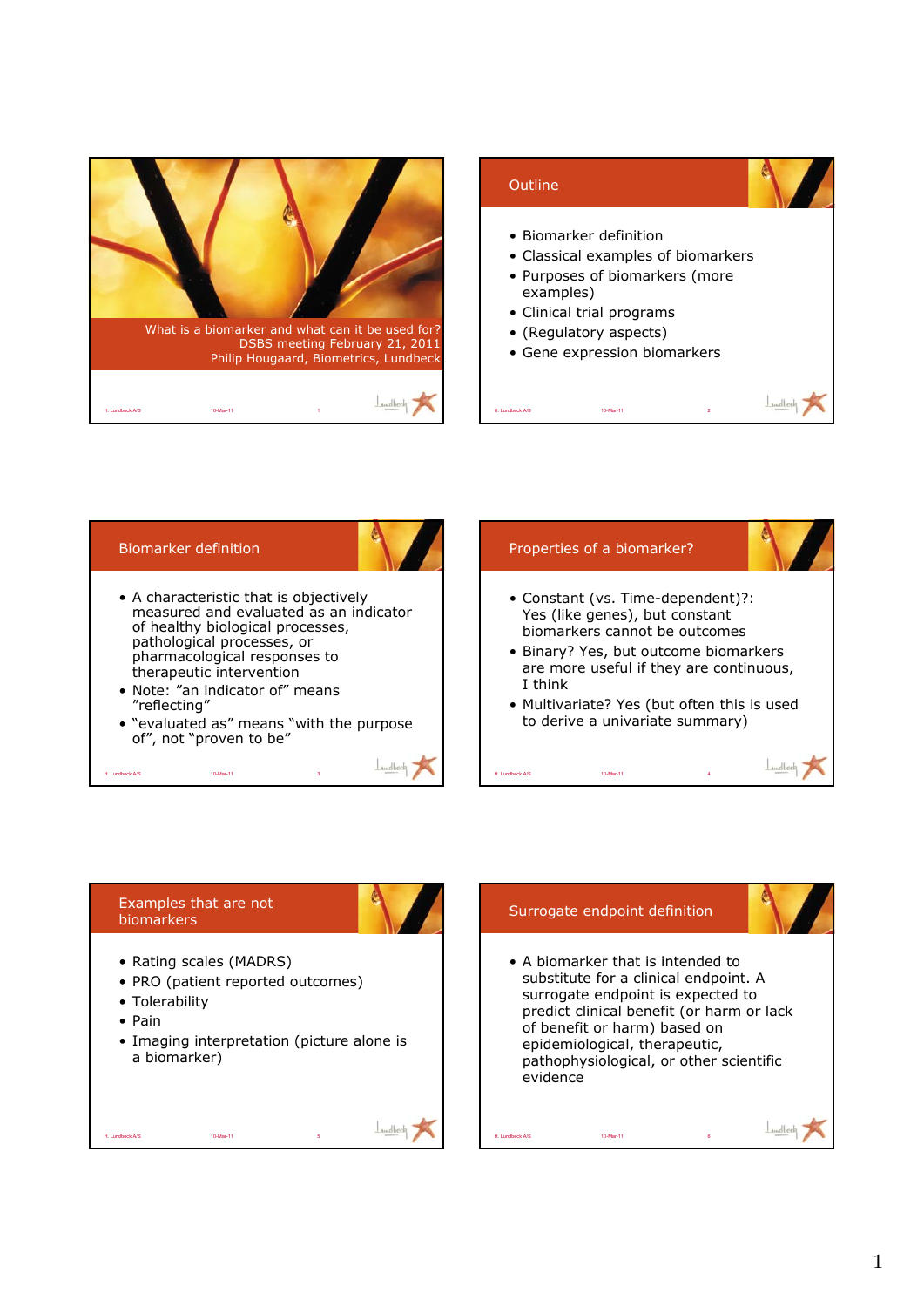



## Blood pressure

- Systolic and diastolic
- Supine or sitting
- White coat hypertension
- High measurement error
- Office versus 24h measurements

H. Lundbeck A/S 10-Mar-11 11

• EMA guideline (2010): 3 baseline visits; systolic primary; diastolic secondary; sufficient number of patients for mortality (1y); no suspicion of adverse target organ effect

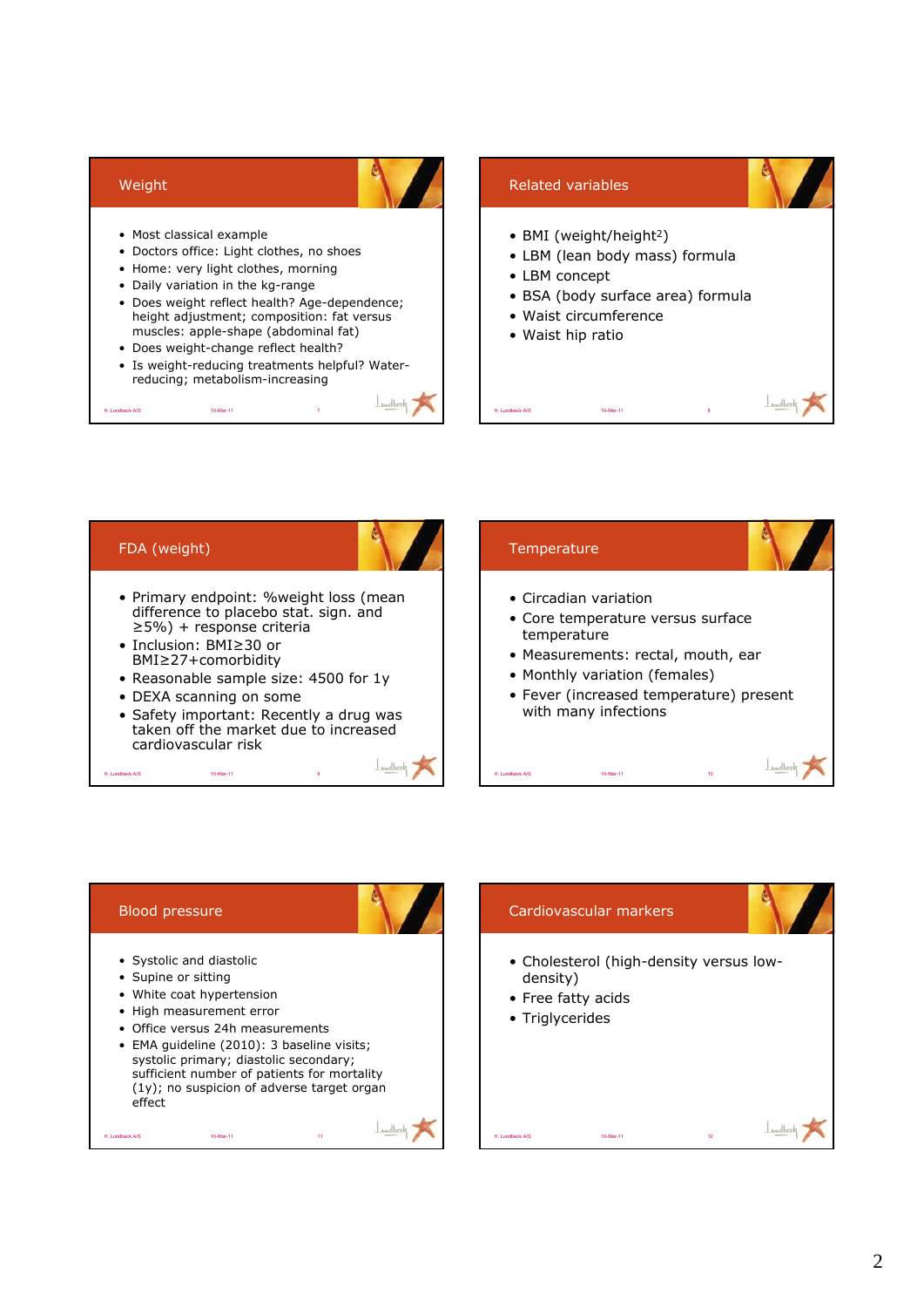## Diabetes biomarker primer

- Blood glucose sensitive to meals. Strategies:
- 1. Unrestricted (high upper normal limit)
- 2. Fasting (overnight)

H. Lundbeck A/S 10-Mar-11 13 13

- 3. Fasting supplemented with specific challenge (glucose tolerance test)
- 4. HbA1c (reflecting average blood glucose over 6 weeks)

| Diabetes biomarkers |                |                   |
|---------------------|----------------|-------------------|
| Biomarker           | Type 1         | Type 2            |
| Urine glucose (UT)  |                |                   |
| Blood glucose (UT)  |                |                   |
| Hba1c (target)      |                |                   |
| Insulin (UT)        |                | $\leftrightarrow$ |
| C-peptide           |                | $\leftrightarrow$ |
| Antibodies (sel.)   |                | Normal            |
| Insulin resistence  | Normal         |                   |
| Age                 | Flat incidence | Old               |
| BMI                 | Normal         |                   |
| pH/HCO3 (UT)        | (severe)       | <b>Midbeck</b>    |



 $L_{\text{model}}$ 

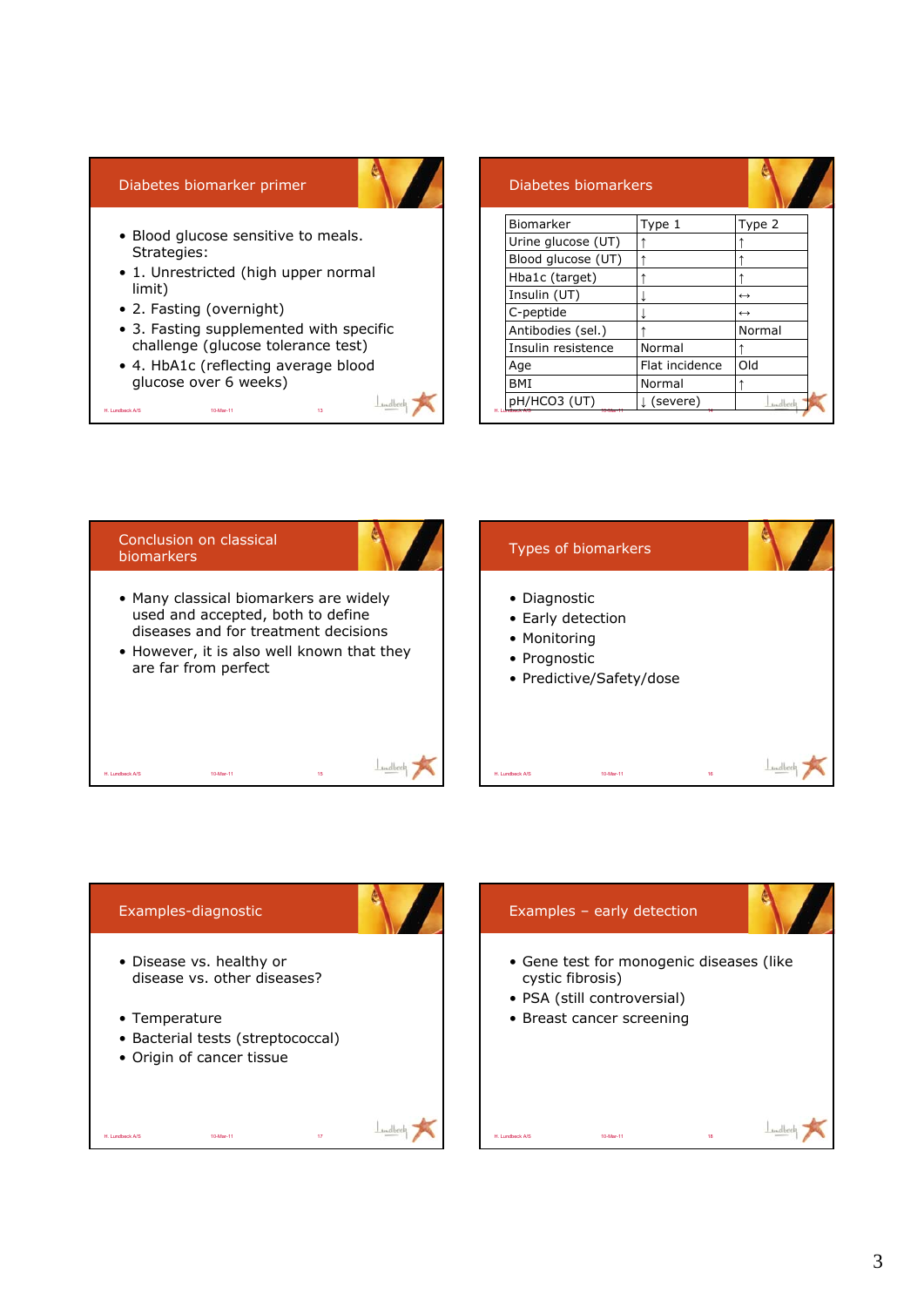![](_page_3_Picture_0.jpeg)

![](_page_3_Figure_1.jpeg)

## Practical issues

- Timing: A diagnostic needs fast turnaround time
- Other: Inconvenience to patient; risk to patient; circadian variation (incl. meals); sex, age, weigth dependence; storage; stability; transportation; central lab.

H. Lundbeck A/S 10-Mar-11 23

![](_page_3_Figure_5.jpeg)

H. Lundbeck A/S 10-Mar-11 24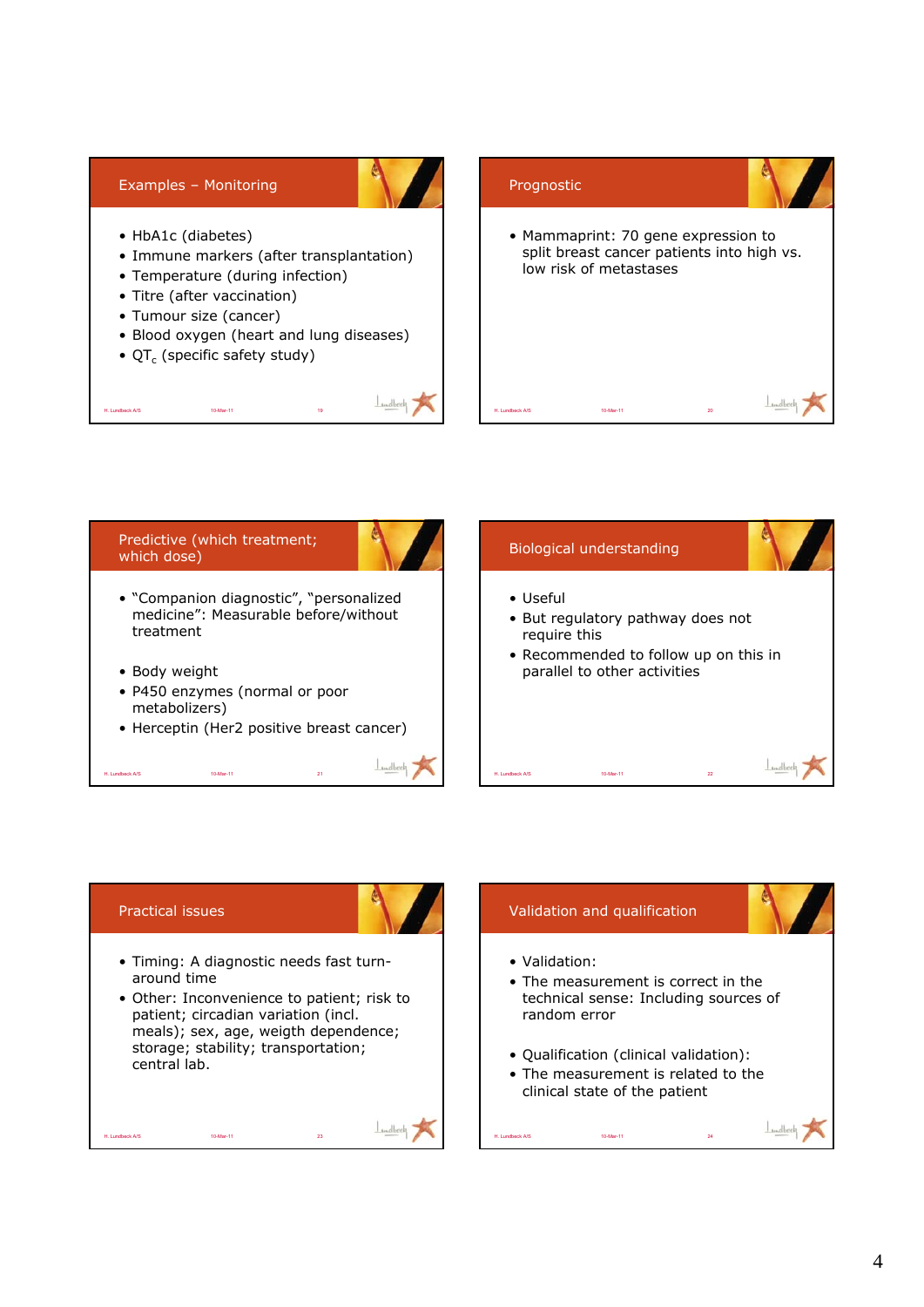#### Clinical trials to qualify a biomarker for monitoring

H. Lundbeck A/S 10-Mar-11

![](_page_4_Picture_1.jpeg)

- 1441 patients; stratified by retinopathy; followed for up to 9 years; price-tag 1 bill. \$
- Intensified insulin treatment lead to both reduced HbA1c and reduced risk of complications (vs. conventional therapy)
- Relation between post-treatment HbA1c and complications in intensive group

![](_page_4_Picture_5.jpeg)

![](_page_4_Figure_6.jpeg)

H. Lundbeck A/S 10-Mar-11

| (in targeted population!)                                 | Evaluation as diagnostic                                                                            |         |
|-----------------------------------------------------------|-----------------------------------------------------------------------------------------------------|---------|
| Subject count                                             | Diseased                                                                                            | Healthy |
| Biomarker+                                                | А                                                                                                   | B       |
| Biomarker-                                                | C                                                                                                   | D       |
|                                                           |                                                                                                     |         |
| $PPV: A/(A+B); NPV: D/(C+D)$<br>Odds ratio: $A D / (B C)$ | Diseased/healthy according to reference standard<br>Sensitivity: $A/(A+C)$ ; Specificity: $D/(B+D)$ |         |
|                                                           | Agreement: $(A+D)/(A+B+C+D)$ not relevant!                                                          |         |

![](_page_4_Picture_8.jpeg)

## Clinical trials to qualify a biomarker as predictive

H. Lundbeck A/S 10-Mar-11 29

![](_page_4_Picture_10.jpeg)

- If multivariate biomarker, formula derivation should be pre-specified
- Positive subgroup effect checked according to standard practice (two adequate and well-controlled studies)
- Confirmed in later independent studies
- Negative subgroup effect checked, but potentially not as rigorous (interaction expected) depending on biological understanding

![](_page_4_Figure_15.jpeg)